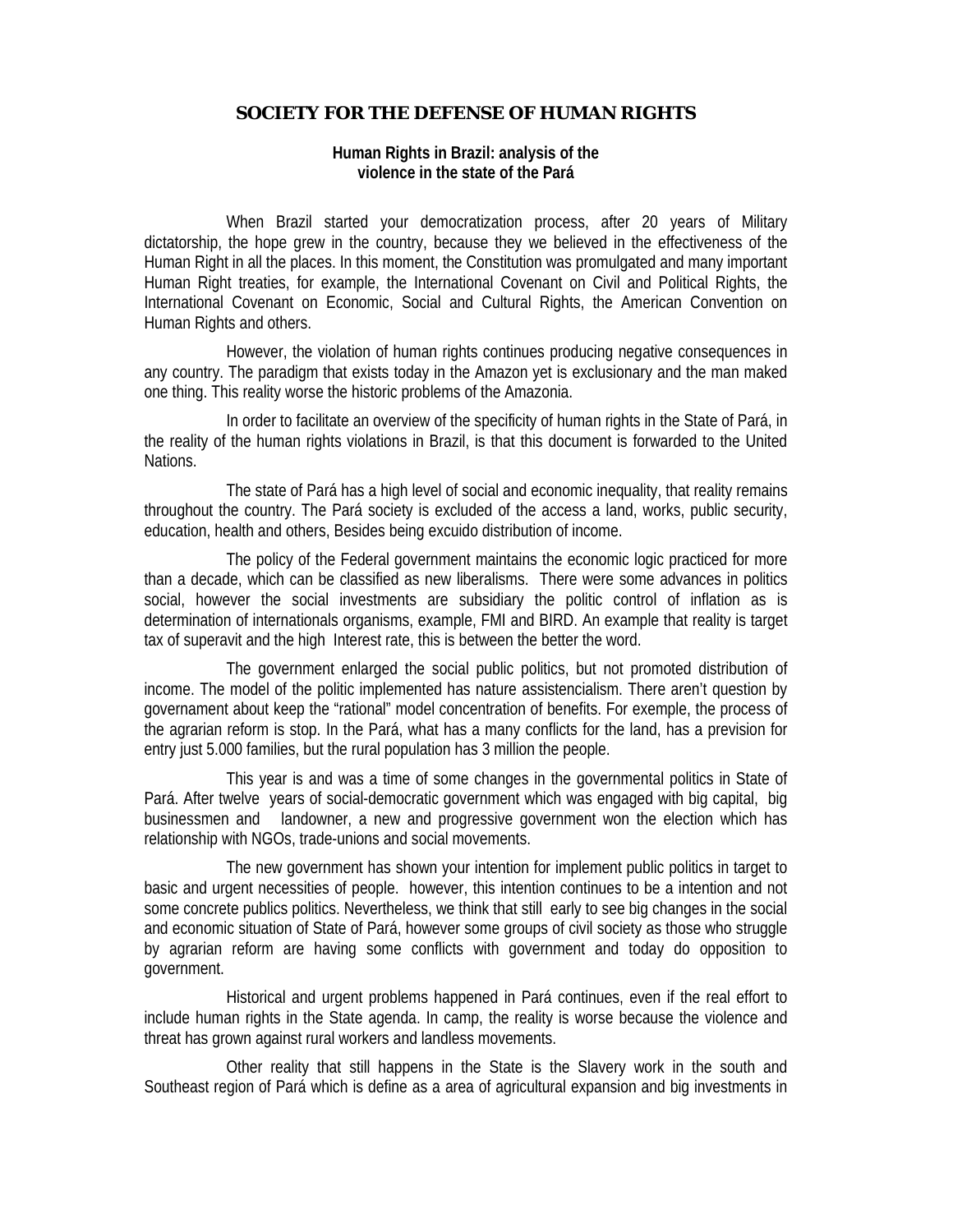mineral exploitation. The struggle against Slavery work still insufficient, because there isn't a new paradigm of agricultural politics whose the defense of human rights, the preservation of environmental and biodiversity been the central issue and objective.

In the environmental area, the reality is serious too. A lot of environmental crimes has grown by some reasons as the illegal remove of wood for the purpose of exportation and for change it in coal to steelfactory; the expansion of soy, eucalyptus, and sugar cane is a decision factor in this process that still happen because the lack and the fragility of Public Power in some areas of State.

Besides this reality, there is the possibility of the implementation of "Big projects" on Pará, that in our point of view, could be very dangerous to environmental and to traditional populations of Amazonia, One of This projects is the Hydroeletrical plants of Belo Monte in Altamira City.

Other violations that still exist in Pará is turned into criminals, and summary executions have been growing. Between January 1994 and March 2004, according CPT/PA search<sup>1</sup>, 173 rural workers were killed, many of these human right defenders. Many other rural workers have been threatened with death and are on a list of names marked for death. This list is public and known to all of society.

The National Program for the Protection of Human Right Defenders has a list of 80 human right defenders in Pará threatened with execution. However, only 10% of the threatened people are under protection.

The National Program for the Protection of Human Rights Defenders shows that the state knows about all the Death's risk suffered by these Defenders, however they didn't receive an effective protection, allowing that gunman's action continues leading new victims.

 In this year we already registered two cases of human rights' defenders executions, called Antonio do Carmo and Manoel "Borracheiro", who was interviewed by the National Programme for the Protection of Human Rights Defenders, and his death wasn't disabled.

The National Program and State of Defenders of Human Rights are still in progress, without legal parameters of existence, and even execution, account only with a National Legislative Decree establishing general guidelines of action. Thus, the few effective protections so far have not uniform and not with a preliminary training of the police that run, measures specifically recommended by the Representative on Human Rights Defenders, after visit to Brazil at the end of 2005.

Human rights violations are carried out by the judiciary as well. This state power is complicit with most actions of barbarism of the past and present in Para. There are a lot of public security agents that had their crimes barred by statute of limitation, despite the recommendations to exclude this institute of the Penal Code. (Recommendations 86 of Inform about summary executions 2003 . Ref. E/CN. 4/2004/7/Add.3)

Thus the State of Pará highlights in the numbers of executions in camp and in the cities, highlights in attacks against human rights defenders, because it has one os the biggest impunity's index, highlights in cases of torture made by public security agents, according with National Central Against Torture, and, unhappy, highlights too in the uncommitted with the social, cultural, environmental e economic rights.

More than 20 years after proclaimed the Federal Constitution and Brazil having ratified important human rights treaties; after almost 60 years of the adoption of the Universal Declaration,

 $\overline{a}$ 

<sup>1</sup> SAUER, Sérgio. Violações de direitos humanos na Amazônia: conflitos e violência na fronteira paraense. CPT: Rio de Janeiro; Justiça Global: Rio de Janeiro; Curitiba: Terra de direitos: 2005. p. 33.